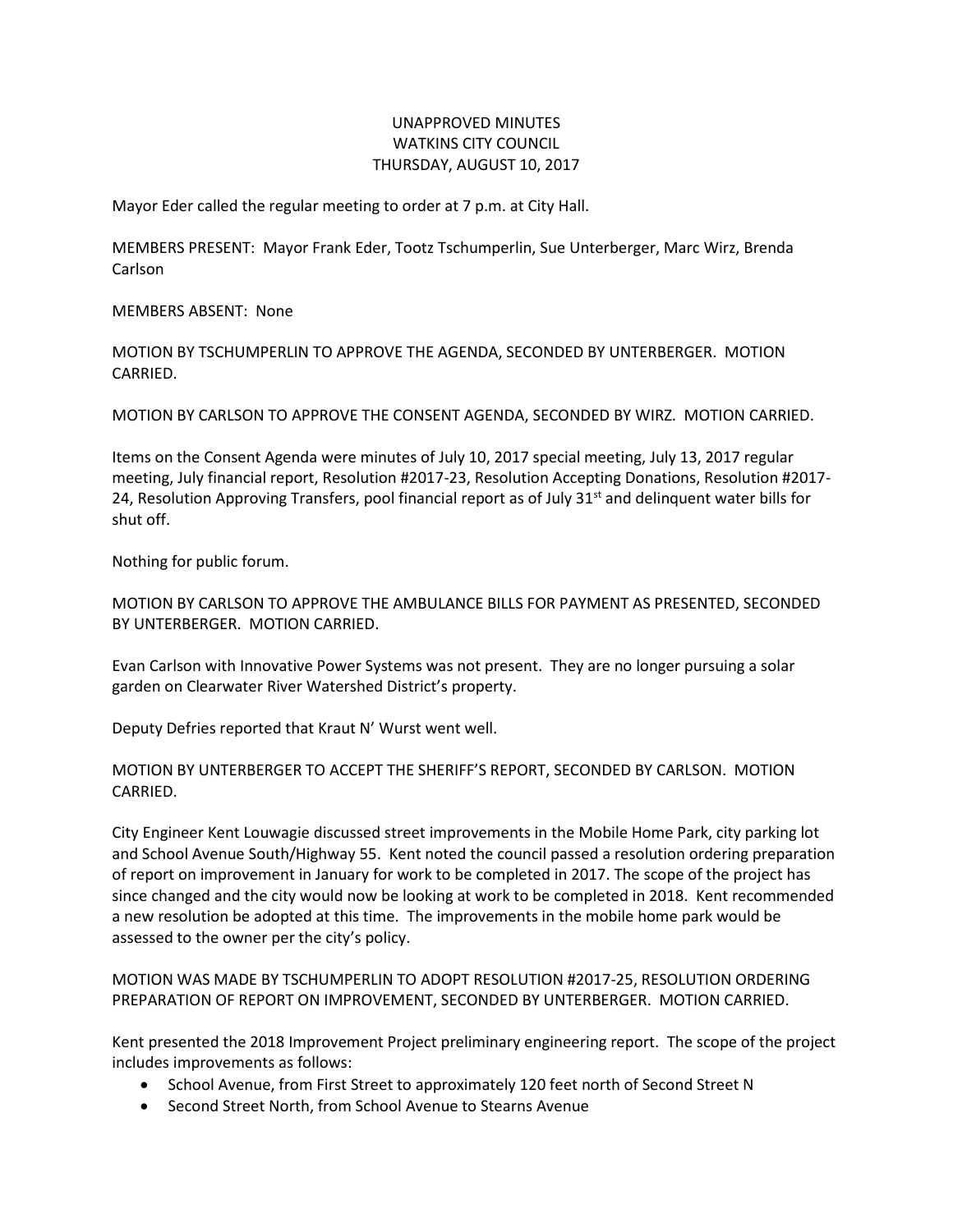- City parking lot, at NE corner of Second Street N and Central Avenue
- School Avenue, from TH 55 to approximately 60 feet north

There will be no sanitary sewer improvements in this project. The sanitary sewer in the mobile home park is private and the responsibility of the owner of the park.

There are no water main improvements included in the project. The water distribution system in the mobile home park is considered private as well. There are two valve boxes in the School Avenue intersection that may need to be adjusted to match the new pavement.

Two new catch basins are planned to be constructed on the north side of Second Street, at the Western Avenue and Stearns Avenue intersections. New storm sewer mains will extend from the new catch basins to the existing catch basins located on the southwest quadrant of each intersection. No other storm sewer improvements are planned.

All proposed pavement sections consist of four inches of bituminous pavement on twelve inches of class 5 aggregate base. Geotextile fabric is planned to be installed at the bottom of all pavement sections to provide stability and separation of the subgrade soils from the aggregate base. Any areas where driveways or turf are disturbed as part of the construction will be restored. Existing curbs in the mobile home park are planned to remain in place, with spot replacement planned in areas that have settled or no longer drain properly. Curb will also need to be replaced where the catch basins are installed. The existing street is planned to be excavated to a depth of 16-inches between curbs. Subsurface edge drains are planned to be constructed inside the curbs to help drain.

Proposed improvements at the city parking lot will be similar excavation and spot replacement of curb. Subsurface drains are planned to be installed as well.

Proposed improvements at School Avenue/TH 55 intersection is planned to eliminate the curve at the south end of School Avenue, which will improve the school bus turning movements. The median on the east side of the intersection will need to be extended west to control movements at the intersection. The intersection will no longer align with  $672<sup>nd</sup>$  Avenue across from TH 55. MN DOT has reviewed the proposed layout and has not expressed any concerns.

Kent noted there is no dedicated right-of-way over the streets in the mobile home park. The city did agree to accept ownership of them. Kent recommended the city obtain from the mobile home park owner a permanent easement over the streets. Bolton and Menk would do surveying and draft the documents needed for this easement.

Estimated project costs: Mobile Home Park: School Avenue - \$79,500.00. Mobile Home Park: Second Street - \$104,400.00. City parking lot - \$68,900.00. TH 55/School Avenue intersection - \$16,300.00. Total costs: \$269,100.00. The city plans to fund the project with street maintenance funds and special assessments. The city's policy is to assess 30% of street and storm sewer reconstruction. The proposed parking lot and TH 55 intersection will not be assessed. Based on estimates, the street assessment rate is \$24.30/front foot. The preliminary assessment roll would assess all 3 parcels that comprise the mobile home park. Total preliminary assessment is \$55,258.20.

From an engineering standpoint, the proposed improvements are feasible, cost effective and necessary. The proposed timeline would be to order the public improvement hearing in August and conduct the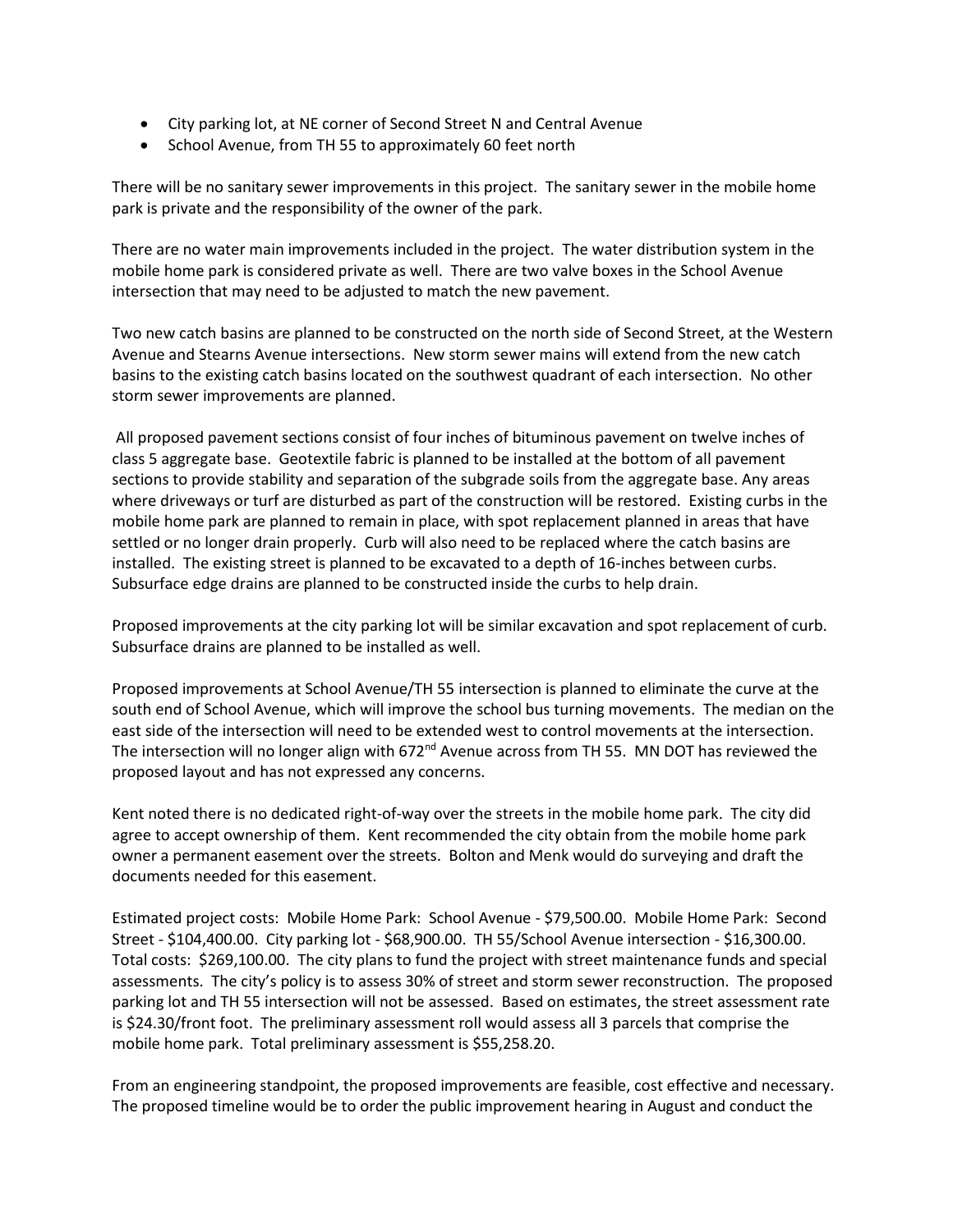hearing and order plans and specifications in September, 2017. Approval of plans and specifications and authorization of bid advertisement would be in February with bid opening in March, 2018. In April, 2018 the bids would be accepted and contract awarded. Construction would start be sometime between May and August, 2018 with final assessment hearing and adoption of final assessment roll in September, 2018.

The mobile home park owner is aware that the project would be assessed although he hasn't gotten this estimated figure yet.

Geislinger noted construction in the mobile home park should not start until after school is out in the spring and the parking lot needs to be done before Kraut N' Wurst. Kent noted that could be in the contract. Kent noted the public hearing could be held during the September meeting.

MOTION WAS MADE BY UNTERBERGER TO ADOPT RESOLUTION 2017-26, RESOLUTION RECEIVING FEASIBILITY REPORT AND CALLING FOR HEARING ON IMPROVEMENT, HEARING TO BE HELD THURSDAY, SEPTEMBER 14, 2017 AT 7:15 P.M., SECONDED BY TSCHUMPERLIN. MOTION CARRIED.

A hearing notice will be published in the EV-W Voice and also mailed to the owner of the mobile home park.

The Lions Club requested a temporary on-sale liquor license for September 16, 2017 for a benefit at McCarthy Park.

MOTION BY TSCHUMPERLIN TO APPROVE A TEMPORARY ON-SALE LIQUOR LICENSE FOR THE WATKINS LIONS CLUB FOR SEPTEMBER 16, 2017 AT MCCARTHY PARK, SECONDED BY CARLSON. MOTION CARRIED.

MOTION BY CARLSON TO APPROVE A 3.2 MALT LIQUOR LICENSE FOR ST. ANTHONY PARISH FESTIVAL FOR SEPTEMBER 10, 2017, MOTION SECONDED BY WIRZ. MOTION CARRIED.

Mike Huddy, Barrier Technology explained that a hose fitting broke over the July 4<sup>th</sup> holiday weekend and ran all weekend. The bill was for 84,000 gallons. Mike said they squeegeed a lot out the door and used a wet vac. He noted very little went down the sewer and requested relief on the sewer charge. He noted the city's policy does allow for an adjustment if there is a malfunction of equipment. Mike asked for relief for whatever the city felt was appropriate. Discussion followed.

MOTION BY WIRZ TO ADJUST THE SEWER CHARGES TO \$500, SECONDED BY TSCHUMPERLIN. MOTION CARRIED.

Mike also informed the council that Louisiana-Pacific Corporation has a tentative offer to buyout Barrier Technology. Shareholder, etc. will have to approve the sale. Mike doesn't expect any changes. The sign out front may change. Mike expects it to be final in October, 2017.

MOTION BY WIRZ TO APPROVE PAYMENT OF THE BILLS AS PRESENTED, SECONDED BY TSCHUMPERLIN. MOTION CARRIED.

Council reviewed quotes from Arvig and Skeeter Technology for 2 new office computers. The quote from Arvig for one computer with 4 GB RAM, monitor, mouse, keyboard and speakers was \$870 for a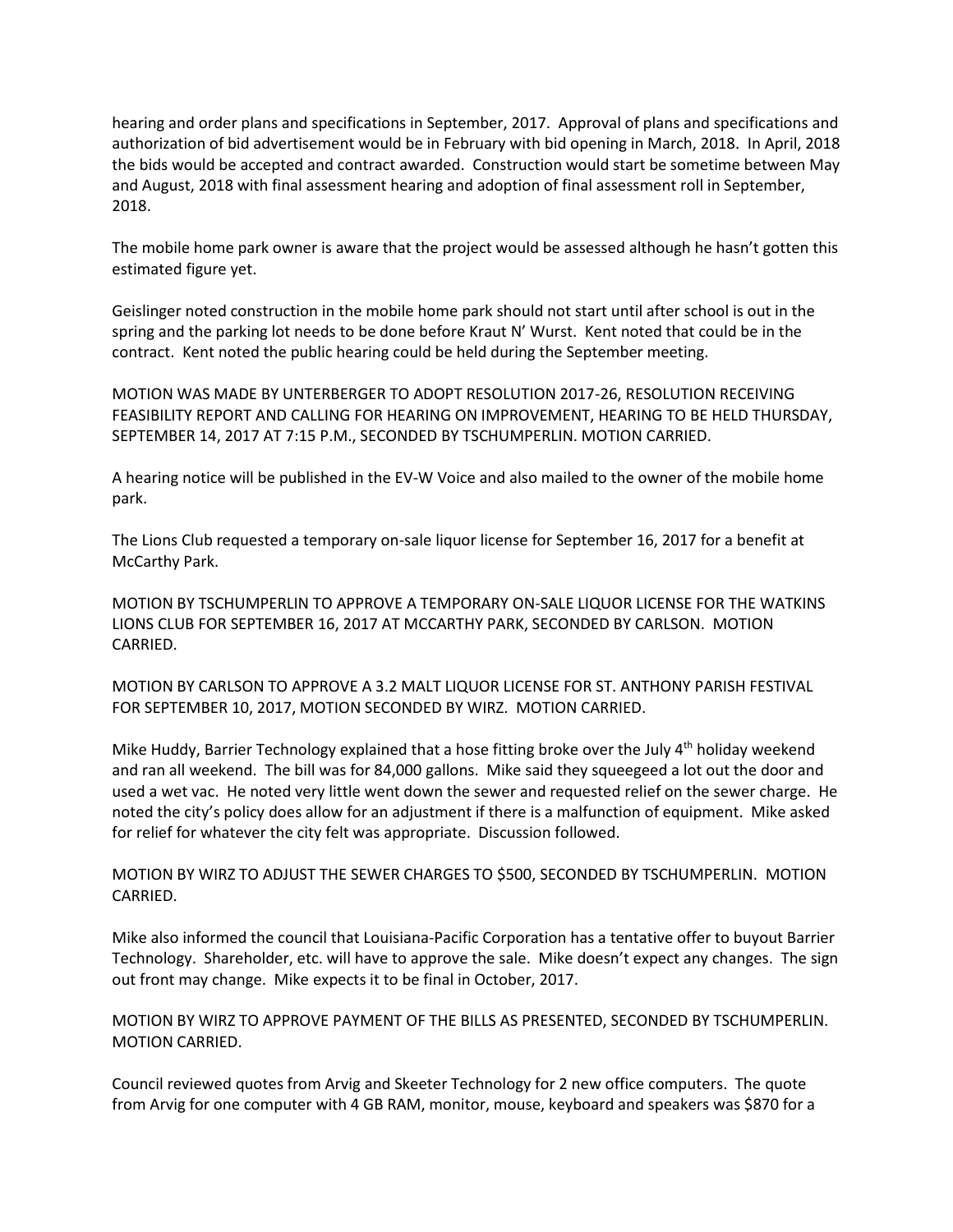wired system. A wireless system was \$918. Skeeter Technology's quote for a computer with 8GB RAM, monitor, mouse, keyboard and speakers was \$769 for a wired system. A wireless system was \$799. Skeeter Technology included an option for Microsoft Office 2016 for \$300. Both would offer delivery and setup.

MOTION BY CARLSON TO PURCHASE 2 WIRELESS COMPUTERS WITH MONITORS, SPEAKERS AND SOFTWARE FROM SKEETER TECHNOLOGY, SECONDED BY TSCHUMPERLIN. MOTION CARRIED.

Council discussed calling a special meeting to go over the 2018 budget/levy. The levy must be certified by September 30<sup>th</sup>.

MOTION BY UNTERBERGER TO CALL FOR A SPECIAL MEETING ON SEPTEMBER 19, 2017 AT 7 P.M., SECONDED BY TSCHUMPERLIN. MOTION CARRIED.

Council agreed to transfer the remaining funds in the 2007B Bond Fund to the General Fund.

McCarthy Park damages- The party pled guilty to the ATV charges and was given probation with jail time to serve if he violates his probation. He was also fined.

The VFW made a donation to the city designating it for a shelter at the VFW Park in Faber Addition. Kramer noted a new fund will be established for this.

The city attorney contacted Robert Diffley, 261 Central Avenue South, regarding the condition of the exterior of the property. Mr. Diffley told the attorney he was planning to have the roof done by winter. The side will be sealed off with Tyvek wrap. He could not guarantee that he would have the siding on before winter. The attorney will be forwarding information to him on available housing repair programs.

Bud's Bar requested to block off parking from Bud's Bar and Gordies Bar to the south end of the block on Saturday, August 19<sup>th</sup> for a bike/ATV/hotrod run. This would be for about an hour or so. Council approved.

Public Works Director Steve Geislinger noted that a heater at the pool is out again. Voss Plumbing quoted \$4,150.00 for a new heater, installed. Public Works will go through it and update council on what they determine.

Geislinger requested approval to purchase new tires for the Dodge pickup truck.

MOTION BY CARLSON TO PURCHASE NEW TIRES AT FLASH'S GAS & AUTO, SECONDED BY TSCHUMPERLIN. MOTION CARRIED.

Geislinger reported the wastewater ponds need to be dredged. He had one quote to clean about 1 acre at a cost of \$41,000.00. This will be discussed at an upcoming meeting.

Pool manager Ashlee Lundberg reported the pool will be closing August 20<sup>th</sup> as most staff will be going back to college. So far this season the attendance is over 3,000 people. This doesn't include any parties, just open swim. The last session of lessons is wrapping up next week. Last free open swim will be Friday, August  $18^{th}$ . She estimated about 300 kids went through group lessons and there were 14